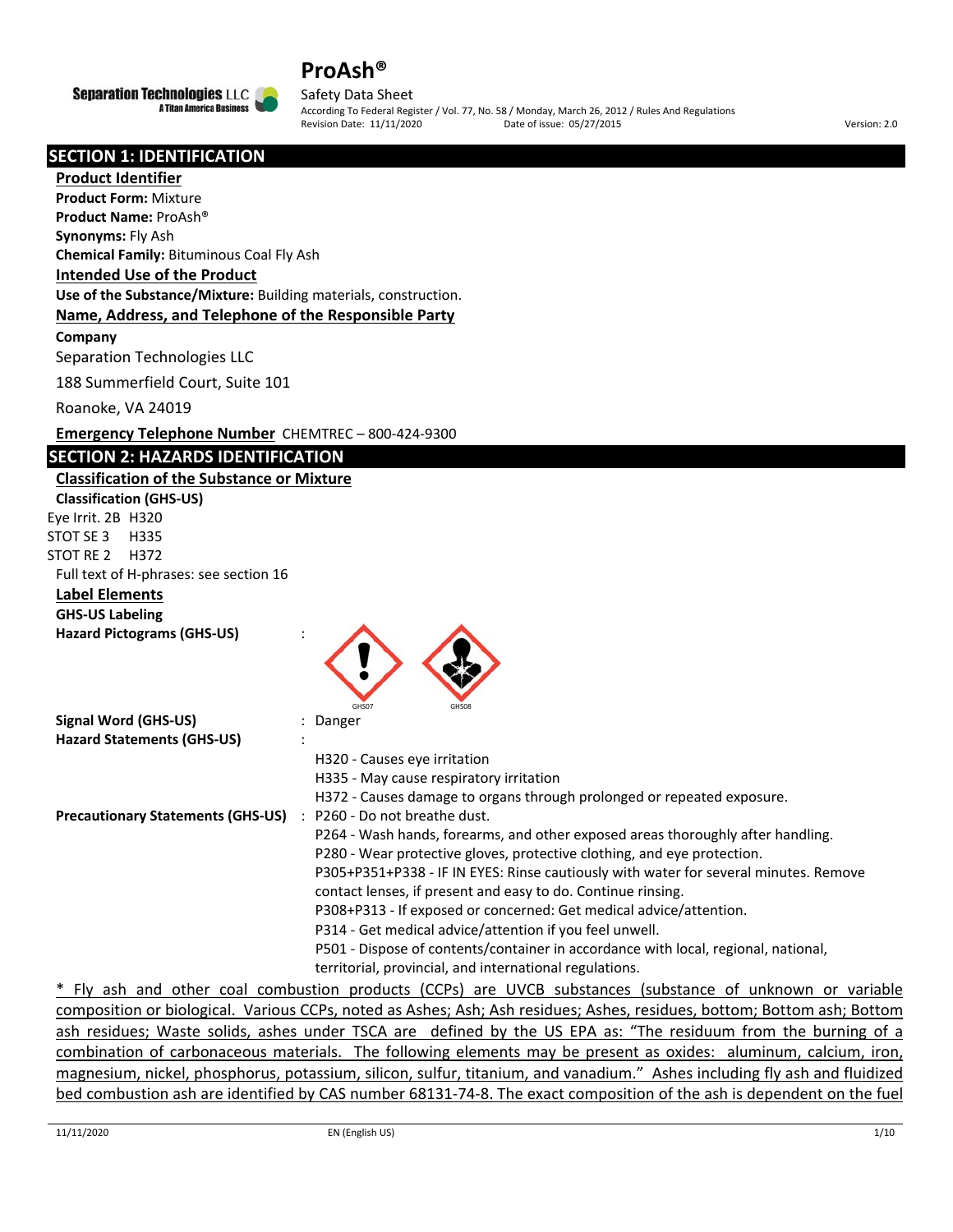**Mixture**

Safety Data Sheet

According To Federal Register / Vol. 77, No. 58 / Monday, March 26, 2012 / Rules And Regulations

source and flue additives composed of a large number of constituents. The classification of the final substance is dependent on the presence of specific identified oxides as well as other trace elements.

**Unknown Acute Toxicity (GHS‐US)** Not available

# **SECTION 3: COMPOSITION/INFORMATION ON INGREDIENTS**

| <b>Product Identifier</b> | % (w/w)   |
|---------------------------|-----------|
| (CAS No) 68131-74-8       | 100       |
| <b>Product Identifier</b> | % (w/w)   |
| (CAS No) 7631-86-9        | $60 - 90$ |
| (CAS No) 1309-37-1        | $1 - 20$  |
| (CAS No) 1305-78-8        | $0 - 10$  |
| (CAS No) 7440-44-0        | $0 - 6$   |
| (CAS No) 14808-60-7       | $1 - 3$   |
|                           |           |

Full text of H‐phrases: see section 16

\*The specific chemical identity and/or exact percentage of composition have been withheld as a trade secret within the meaning of the OSHA Hazard Communication Standard [29 CFR 1910.1200].

\*\*A range of concentration as prescribed by Controlled Products Regulations has been used where necessary, due to varying composition.

\*\*\*More than one of the ranges of concentration prescribed by Controlled Products Regulations has been used where necessary, due to varying composition.

### **SECTION 4: FIRST AID MEASURES**

### **Description of First Aid Measures**

**General:** Never give anything by mouth to an unconscious person. If you feel unwell, seek medical advice (show the label if possible). **Inhalation:** Remove to fresh air and keep at rest in a position comfortable for breathing. Obtain medical attention if breathing difficulty persists.

**Skin Contact:** Rinse immediately with plenty of water. Obtain medical attention if irritation develops or persists.

**Eye Contact:** Rinse cautiously with water for several minutes. Remove contact lenses, if present and easy to do. Continue rinsing for at least 60 minutes. Seek medical attention if irritation persists or later develops.

**Ingestion:** Do not induce vomiting. Rinse mouth. Seek medical attention if any problems arise.

#### **Most Important Symptoms and Effects Both Acute and Delayed**

**General:** Causes serious eye damage. Causes damage to organs through prolonged or repeated exposure.

**Inhalation:** Repeated exposure to respirable (airborne) crystalline silica dust will cause lung damage in the form of silicosis.

**Skin Contact:** Repeated or prolonged skin contact may cause irritation.

**Eye Contact:** Causes serious eye damage. Symptoms may include: Redness. Pain. Blurred vision. Severe burns.

**Ingestion:** Ingestion is likely to be harmful or have adverse effects.

**Chronic Symptoms:** Causes damage to organs through prolonged or repeated exposure. Repeated or prolonged exposure to respirable (airborne) crystalline silica dust will cause lung damage in the form of silicosis. Symptoms will include progressively more difficult breathing, cough, fever, and weight loss.

# **Indication of Any Immediate Medical Attention and Special Treatment Needed**

If you feel unwell, seek medical advice (show the label where possible).

### **SECTION 5: FIRE‐FIGHTING MEASURES**

#### **Extinguishing Media**

**Suitable Extinguishing Media:** No fire hazard present for this material.

**Unsuitable Extinguishing Media:** No fire hazard present for this material.

#### **Special Hazards Arising From the Substance or Mixture**

**Fire Hazard:** Not flammable.

**Explosion Hazard:** Product is not explosive.

**Reactivity:** Hazardous reactions will not occur under normal conditions.

#### **Advice for Firefighters**

**Precautionary Measures Fire:** No fire hazard present for this material.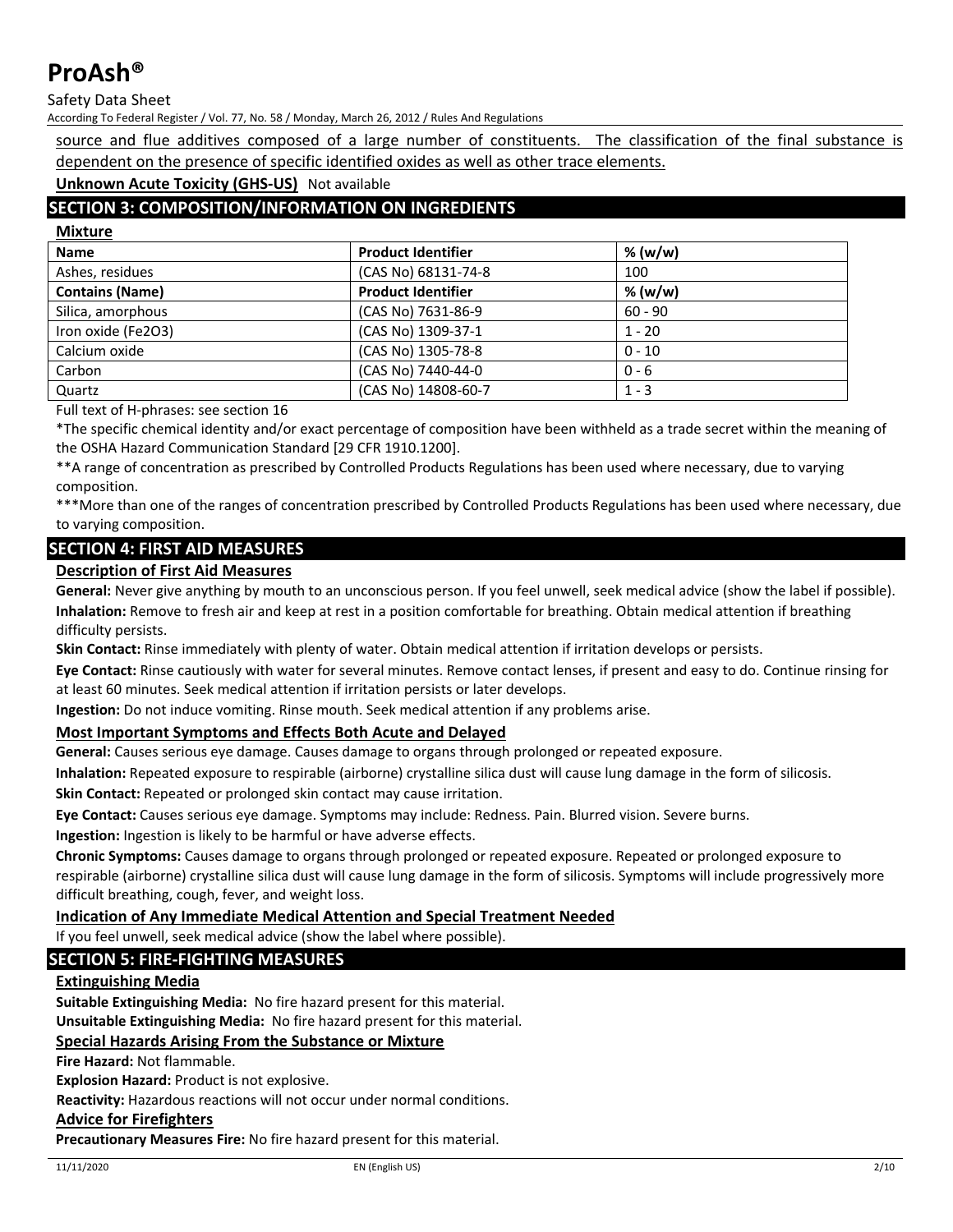Safety Data Sheet

According To Federal Register / Vol. 77, No. 58 / Monday, March 26, 2012 / Rules And Regulations

**Firefighting Instructions:** No fire hazard present for this material.

**Protection During Firefighting:** Do not enter fire area without proper protective equipment, including respiratory protection. **Hazardous Combustion Products**: None known.

#### **Reference to Other Sections**

Refer to section 9 for flammability properties.

## **SECTION 6: ACCIDENTAL RELEASE MEASURES**

#### **Personal Precautions, Protective Equipment and Emergency Procedures**

#### **For Non‐Emergency Personnel**

**Protective Equipment:** Use appropriate personal protection equipment (PPE).

**Emergency Procedures:** Evacuate unnecessary personnel.

#### **For Emergency Personnel**

**Protective Equipment:** Equip cleanup crew with proper protection.

**Emergency Procedures:** Stop spill if safe to do so.

#### **Environmental Precautions**

Prevent contamination of drains or waterways and dispose according to local and national regulations.

#### **Methods and Material for Containment and Cleaning Up**

**For Containment:** Contain and collect as any solid.

**Methods for Cleaning Up:** Clean up spills immediately and dispose of waste safely. Spills should be contained with mechanical barriers. Transfer spilled material to a suitable container for disposal. Contact competent authorities after a spill. Utilize a dust suppressant when removing mechanically. Avoid generation of dust during clean-up of spills.

#### **Reference to Other Sections**

See Heading 8. Exposure controls and personal protection. For further information refer to section 13.

#### **SECTION 7: HANDLING AND STORAGE**

#### **Precautions for Safe Handling**

**Additional Hazards When Processed:** Do not breathe dust.

**Hygiene Measures:** Handle in accordance with good industrial hygiene and safety procedures. Wash hands and other exposed areas with mild soap and water before eating, drinking or smoking and when leaving work.

#### **Conditions for Safe Storage, Including Any Incompatibilities**

**Technical Measures:** Comply with applicable regulations. Good housekeeping is needed during storage, transfer, handling, and use of this material to avoid excessive dust accumulation.

**Storage Conditions:** Store in a dry, cool and well‐ventilated place. Keep container closed when not in use. Keep/Store away from incompatible materials. Store away from oxidizers, combustible materials, and all ignition sources.

**Incompatible Materials:** Strong acids. Strong bases. Strong oxidizers.

#### **Specific End Use(s)**

Building materials, construction.

# **SECTION 8: EXPOSURE CONTROLS/PERSONAL PROTECTION**

#### **Control Parameters**

For substances listed in section 3 that are not listed here, there are no established Exposure limits from the manufacturer, supplier, importer, or the appropriate advisory agency including: ACGIH (TLV), NIOSH (REL), OSHA (PEL), Canadian provincial governments, or the Mexican government

| Silica, amorphous (7631-86-9) |                                      |                                                                                                                                                                                                                        |
|-------------------------------|--------------------------------------|------------------------------------------------------------------------------------------------------------------------------------------------------------------------------------------------------------------------|
| <b>USA OSHA</b>               | OSHA PEL (TWA) (mg/m <sup>3</sup> )  | 6 mg/m <sup>3</sup>                                                                                                                                                                                                    |
| <b>USA OSHA</b>               | OSHA PEL (TWA) (ppm)                 | 20 mppcf (80mg/m <sup>3</sup> /%SiO <sub>2</sub> )                                                                                                                                                                     |
| <b>USA NIOSH</b>              | NIOSH REL (TWA) (mg/m <sup>3</sup> ) | 6 mg/m <sup>3</sup>                                                                                                                                                                                                    |
| <b>USA IDLH</b>               | US IDLH $(mg/m3)$                    | 3000 mg/m <sup>3</sup>                                                                                                                                                                                                 |
| <b>Nunavut</b>                | OEL TWA (mg/m <sup>3</sup> )         | $2 \text{ mg/m}^3$ (respirable mass)<br>5 mg/m <sup>3</sup> (total mass)<br>0.05 mg/m <sup>3</sup> (regulated under Silica flour-respirable mass)<br>0.15 mg/m <sup>3</sup> (regulated under Silica flour, total mass) |
| <b>Northwest Territories</b>  | OEL TWA $(mg/m3)$                    | $2$ mg/m <sup>3</sup> (respirable mass)<br>5 mg/m <sup>3</sup> (total mass)                                                                                                                                            |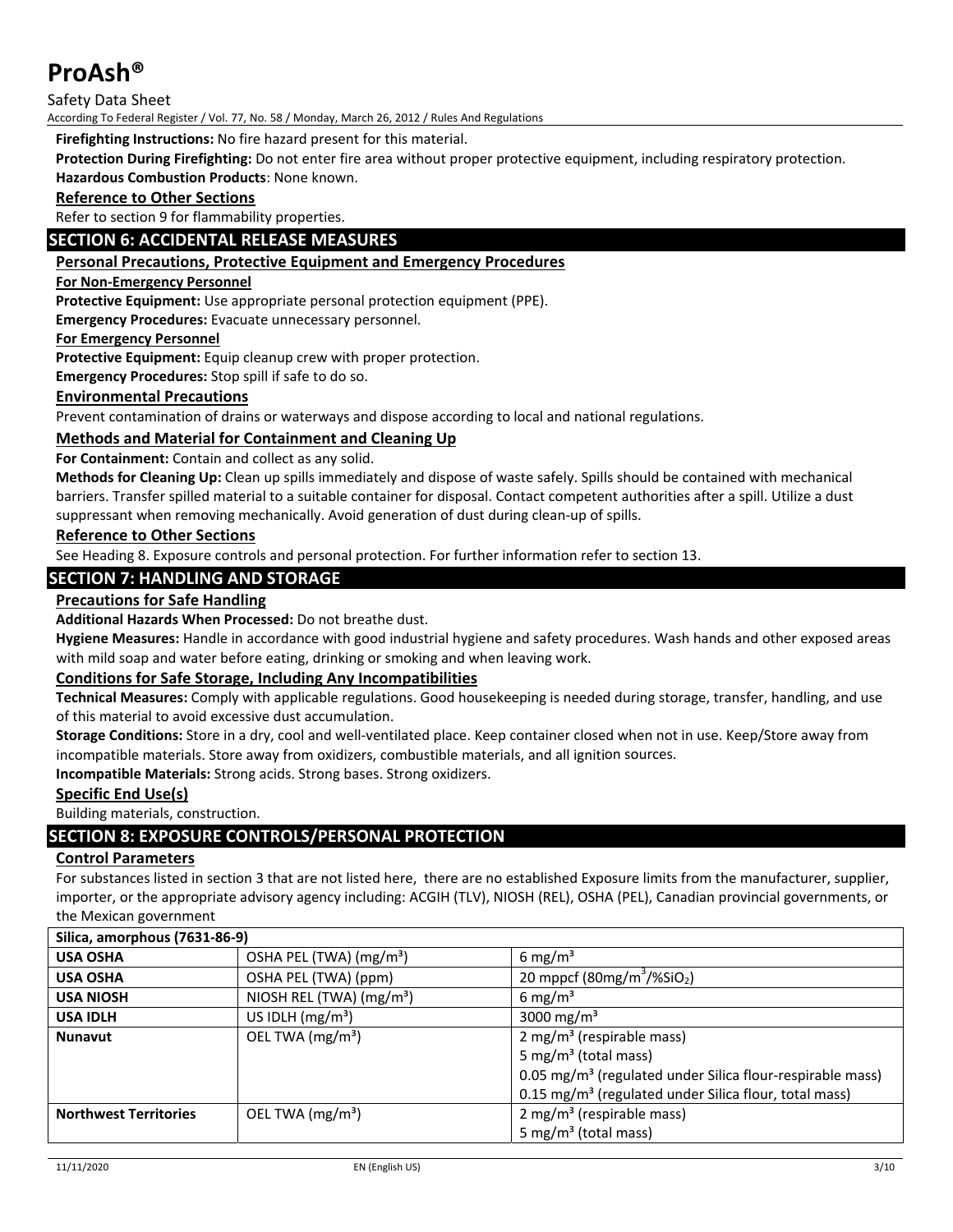Safety Data Sheet

According To Federal Register / Vol. 77, No. 58 / Monday, March 26, 2012 / Rules And Regulations

|                                    |                                      | 0.05 mg/m <sup>3</sup> (regulated under Silica flour-respirable mass)     |
|------------------------------------|--------------------------------------|---------------------------------------------------------------------------|
|                                    |                                      | 0.15 mg/m <sup>3</sup> (total mass, regulated under Silica flour)         |
| Yukon                              | OEL TWA (mg/m <sup>3</sup> )         | 300 particle/mL (as measured by Konimeter                                 |
|                                    |                                      | instrumentation)                                                          |
|                                    |                                      | 20 mppcf (as measured by Impinger instrumentation)                        |
|                                    |                                      | $2 \text{ mg/m}^3$ (respirable mass)                                      |
| Quartz (14808-60-7)                |                                      |                                                                           |
| <b>Mexico</b>                      | OEL TWA (mg/m <sup>3</sup> )         | 0.1 mg/m <sup>3</sup> (respirable fraction)                               |
| <b>USA ACGIH</b>                   | ACGIH TWA $(mg/m3)$                  | 0.025 mg/m <sup>3</sup> (respirable fraction)                             |
| <b>USA ACGIH</b>                   | <b>ACGIH chemical category</b>       | A2 - Suspected Human Carcinogen                                           |
| <b>USA OSHA</b>                    | OSHA PEL (STEL) (mg/m <sup>3</sup> ) | 250 mppcf/%SiO <sub>2</sub> +5, 10mg/m <sup>3</sup> /%SiO <sub>2</sub> +2 |
| <b>USA NIOSH</b>                   | NIOSH REL (TWA) (mg/m <sup>3</sup> ) | 0.05 mg/m <sup>3</sup> (respirable dust)                                  |
| <b>USA IDLH</b>                    | US IDLH (mg/m <sup>3</sup> )         | 50 mg/m <sup>3</sup> (respirable dust)                                    |
| Alberta                            | OEL TWA (mg/m <sup>3</sup> )         | 0.025 mg/m <sup>3</sup> (respirable particulate)                          |
| <b>British Columbia</b>            | OEL TWA (mg/m <sup>3</sup> )         | 0.025 mg/m <sup>3</sup> (respirable)                                      |
| <b>Manitoba</b>                    | OEL TWA (mg/m <sup>3</sup> )         | 0.025 mg/m <sup>3</sup> (respirable fraction)                             |
| <b>New Brunswick</b>               | OEL TWA (mg/m <sup>3</sup> )         | 0.1 mg/m <sup>3</sup> (respirable fraction)                               |
| <b>Newfoundland &amp; Labrador</b> | OEL TWA (mg/m <sup>3</sup> )         | 0.025 mg/m <sup>3</sup> (respirable fraction)                             |
| <b>Nova Scotia</b>                 | OEL TWA (mg/m <sup>3</sup> )         | 0.025 mg/m <sup>3</sup> (respirable fraction)                             |
| Nunavut                            | OEL TWA (mg/m <sup>3</sup> )         | $0.1 \text{ mg/m}^3$ (respirable mass)                                    |
|                                    |                                      | 0.3 mg/m <sup>3</sup> (total mass)                                        |
| <b>Northwest Territories</b>       | OEL TWA (mg/m <sup>3</sup> )         | $0.1 \text{ mg/m}^3$ (respirable mass)                                    |
|                                    |                                      | $0.3 \text{ mg/m}^3$ (total mass)                                         |
| <b>Ontario</b>                     | OEL TWA (mg/m <sup>3</sup> )         | 0.10 mg/m <sup>3</sup> (designated substances regulation-respirable)      |
| <b>Prince Edward Island</b>        | OEL TWA (mg/m <sup>3</sup> )         | 0.025 mg/m <sup>3</sup> (respirable fraction)                             |
| Québec                             | VEMP (mg/m <sup>3</sup> )            | 0.1 mg/m <sup>3</sup> (respirable dust)                                   |
| Saskatchewan                       | OEL TWA (mg/m <sup>3</sup> )         | 0.05 mg/m <sup>3</sup> (respirable fraction)                              |
| Yukon                              | OEL TWA (mg/m <sup>3</sup> )         | 300 particle/mL                                                           |
| Calcium oxide (1305-78-8)          |                                      |                                                                           |
| <b>Mexico</b>                      | OEL TWA (mg/m <sup>3</sup> )         | $2 \text{ mg/m}^3$                                                        |
| <b>USA ACGIH</b>                   | ACGIH TWA (mg/m <sup>3</sup> )       | $2 \text{ mg/m}^3$                                                        |
| <b>USA OSHA</b>                    | OSHA PEL (TWA) (mg/m <sup>3</sup> )  | 5 mg/ $m3$                                                                |
| <b>USA NIOSH</b>                   | NIOSH REL (TWA) (mg/m <sup>3</sup> ) | $2 \text{ mg/m}^3$                                                        |
| <b>USA IDLH</b>                    | US IDLH $(mg/m^3)$                   | $25 \text{ mg/m}^3$                                                       |
| Alberta                            | OEL TWA (mg/m <sup>3</sup> )         | $2 \text{ mg/m}^3$                                                        |
| <b>British Columbia</b>            | OEL TWA (mg/m <sup>3</sup> )         | 2 mg/m <sup>3</sup>                                                       |
| Manitoba                           | OEL TWA (mg/m <sup>3</sup> )         | 2 mg/ $m3$                                                                |
| <b>New Brunswick</b>               | OEL TWA (mg/m <sup>3</sup> )         | 2 mg/ $m3$                                                                |
| <b>Newfoundland &amp; Labrador</b> | OEL TWA (mg/m <sup>3</sup> )         | 2 mg/ $m3$                                                                |
| Nova Scotia                        | OEL TWA (mg/m <sup>3</sup> )         | 2 mg/ $m3$                                                                |
| Nunavut                            | OEL STEL (mg/m <sup>3</sup> )        | 4 mg/ $m3$                                                                |
| Nunavut                            | OEL TWA (mg/m <sup>3</sup> )         | 2 mg/ $m3$                                                                |
| <b>Northwest Territories</b>       | OEL STEL (mg/m <sup>3</sup> )        | 4 mg/ $m3$                                                                |
| <b>Northwest Territories</b>       | OEL TWA (mg/m <sup>3</sup> )         | 2 mg/ $m3$                                                                |
| <b>Ontario</b>                     | OEL TWA (mg/m <sup>3</sup> )         | 2 mg/ $m3$                                                                |
| <b>Prince Edward Island</b>        | OEL TWA (mg/m <sup>3</sup> )         | 2 mg/ $m3$                                                                |
| Québec                             | VEMP ( $mg/m3$ )                     | 2 mg/ $m3$                                                                |
| Saskatchewan                       | OEL STEL (mg/m <sup>3</sup> )        | 4 mg/ $m3$                                                                |
| Saskatchewan                       | OEL TWA (mg/m <sup>3</sup> )         | 2 mg/ $m3$                                                                |
| Yukon                              | OEL STEL (mg/m <sup>3</sup> )        | 4 mg/ $m3$                                                                |
| Yukon                              | OEL TWA (mg/m <sup>3</sup> )         | $2 \text{ mg/m}^3$                                                        |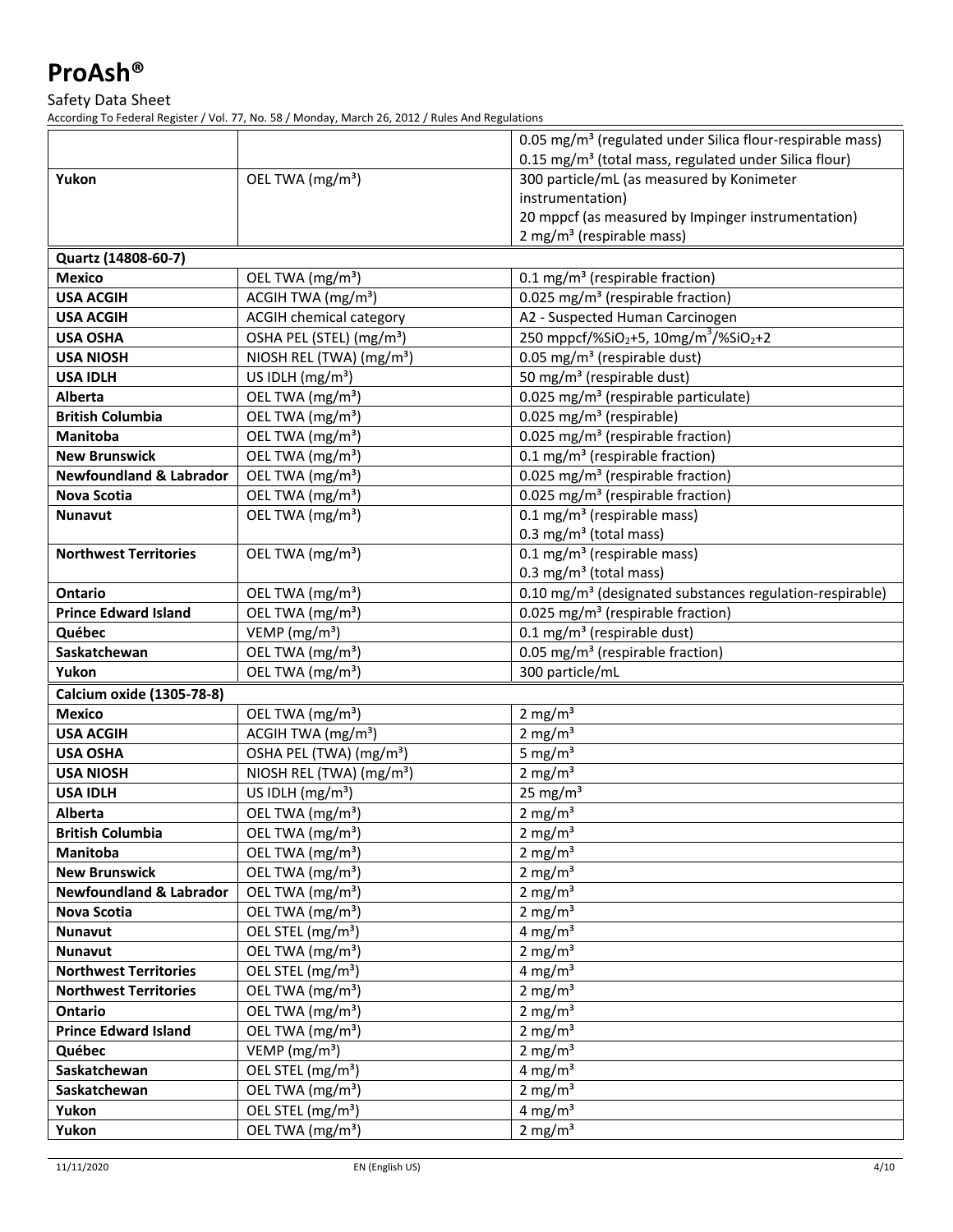#### Safety Data Sheet

According To Federal Register / Vol. 77, No. 58 / Monday, March 26, 2012 / Rules And Regulations

| Iron oxide (Fe2O3) (1309-37-1)     |                                                         |                                                                       |  |
|------------------------------------|---------------------------------------------------------|-----------------------------------------------------------------------|--|
| <b>Mexico</b>                      | OEL TWA (mg/m <sup>3</sup> )                            | 5 mg/ $m3$                                                            |  |
| <b>Mexico</b>                      | OEL STEL (mg/m <sup>3</sup> )                           | $10 \text{ mg/m}^3$                                                   |  |
| <b>USA ACGIH</b>                   | ACGIH TWA (mg/m <sup>3</sup> )                          | 5 mg/m <sup>3</sup> (respirable fraction)                             |  |
| <b>USA ACGIH</b>                   | <b>ACGIH chemical category</b>                          | Not Classifiable as a Human Carcinogen                                |  |
| <b>USA OSHA</b>                    | $\overline{\text{OSHA}}$ PEL (TWA) (mg/m <sup>3</sup> ) | 10 mg/m <sup>3</sup> (fume)                                           |  |
|                                    |                                                         | 15 mg/m <sup>3</sup> (total dust)                                     |  |
|                                    |                                                         | 5 mg/m <sup>3</sup> (respirable fraction)                             |  |
| <b>USA NIOSH</b>                   | NIOSH REL (TWA) ( $mg/m^3$ )                            | $\frac{1}{5}$ mg/m <sup>3</sup> (dust and fume)                       |  |
| <b>USA IDLH</b>                    | US IDLH $(mg/m3)$                                       | 2500 mg/m <sup>3</sup> (dust and fume)                                |  |
| Alberta                            | OEL TWA (mg/m <sup>3</sup> )                            | 5 mg/m <sup>3</sup> (respirable)                                      |  |
| <b>British Columbia</b>            | OEL STEL (mg/m <sup>3</sup> )                           | 10 mg/m $3$ (fume)                                                    |  |
| <b>British Columbia</b>            | OEL TWA (mg/m <sup>3</sup> )                            | 10 mg/m <sup>3</sup> (total particulate matter containing no Asbestos |  |
|                                    |                                                         | and <1% Crystalline silica-total particulate)                         |  |
|                                    |                                                         | 3 mg/m <sup>3</sup> (particulate matter containing no Asbestos and    |  |
|                                    |                                                         | <1% Crystalline silica-respirable particulate)                        |  |
|                                    |                                                         | 5 mg/m <sup>3</sup> (dust and fume)                                   |  |
| Manitoba                           | OEL TWA (mg/m <sup>3</sup> )                            | 5 mg/m <sup>3</sup> (respirable fraction)                             |  |
| <b>New Brunswick</b>               | OEL TWA (mg/m <sup>3</sup> )                            | 5 mg/m <sup>3</sup> (particulate matter containing no Asbestos and    |  |
|                                    |                                                         | <1% Crystalline silica, dust and fume)                                |  |
|                                    |                                                         | 10 mg/m <sup>3</sup> (regulated under Rouge-particulate matter        |  |
|                                    |                                                         | containing no Asbestos and <1% Crystalline silica)                    |  |
| <b>Newfoundland &amp; Labrador</b> | OEL TWA (mg/m <sup>3</sup> )                            | 5 mg/m <sup>3</sup> (respirable fraction)                             |  |
| <b>Nova Scotia</b>                 | OEL TWA (mg/m <sup>3</sup> )                            | 5 mg/m <sup>3</sup> (respirable fraction)                             |  |
| <b>Nunavut</b>                     | OEL TWA (mg/m <sup>3</sup> )                            | 5 mg/m <sup>3</sup> (respirable mass)                                 |  |
|                                    |                                                         | 10 mg/m <sup>3</sup> (total mass)                                     |  |
| <b>Northwest Territories</b>       | OEL TWA (mg/m <sup>3</sup> )                            | 5 mg/m <sup>3</sup> (respirable mass)                                 |  |
|                                    |                                                         | 10 mg/m $3$ (total mass)                                              |  |
| <b>Ontario</b>                     | OEL TWA (mg/m <sup>3</sup> )                            | 5 mg/m <sup>3</sup> (respirable)                                      |  |
| <b>Prince Edward Island</b>        | OEL TWA $(mg/m3)$                                       | 5 mg/m <sup>3</sup> (respirable fraction)                             |  |
| Québec                             | VEMP ( $mg/m3$ )                                        | 5 mg/m <sup>3</sup> (dust and fume)                                   |  |
|                                    |                                                         | 10 mg/m <sup>3</sup> (containing no Asbestos and <1% Crystalline      |  |
|                                    |                                                         | silica, regulated under Rouge-total dust)                             |  |
| Saskatchewan                       | OEL STEL (mg/m <sup>3</sup> )                           | 10 mg/m <sup>3</sup> (dust and fume)                                  |  |
|                                    |                                                         | 20 mg/m <sup>3</sup> (regulated under Rouge)                          |  |
| Saskatchewan                       | OEL TWA (mg/m <sup>3</sup> )                            | 5 mg/m <sup>3</sup> (dust and fume)                                   |  |
|                                    |                                                         | 10 mg/m <sup>3</sup> (regulated under Rouge)                          |  |
| Yukon                              | OEL STEL (mg/m <sup>3</sup> )                           | $\overline{10}$ mg/m <sup>3</sup> (fume)                              |  |
|                                    |                                                         | 20 mg/m <sup>3</sup> (regulated under Rouge)                          |  |
| Yukon                              | OEL TWA (mg/m <sup>3</sup> )                            | 5 mg/m <sup>3</sup> (fume)                                            |  |
|                                    |                                                         | 30 mppcf (regulated under Rouge)                                      |  |
|                                    |                                                         | 10 mg/m <sup>3</sup> (regulated under Rouge)                          |  |
| Carbon (7440-44-0)                 |                                                         |                                                                       |  |
| <b>Mexico</b>                      | OEL TWA (mg/m <sup>3</sup> )                            | $2$ mg/m <sup>3</sup> (dust)                                          |  |

# **Exposure Controls**

**Appropriate Engineering Controls:** Ensure adequate ventilation, especially in confined areas. Emergency eye wash fountains and safety showers should be available in the immediate vicinity of any potential exposure. Ensure all national/local regulations are observed.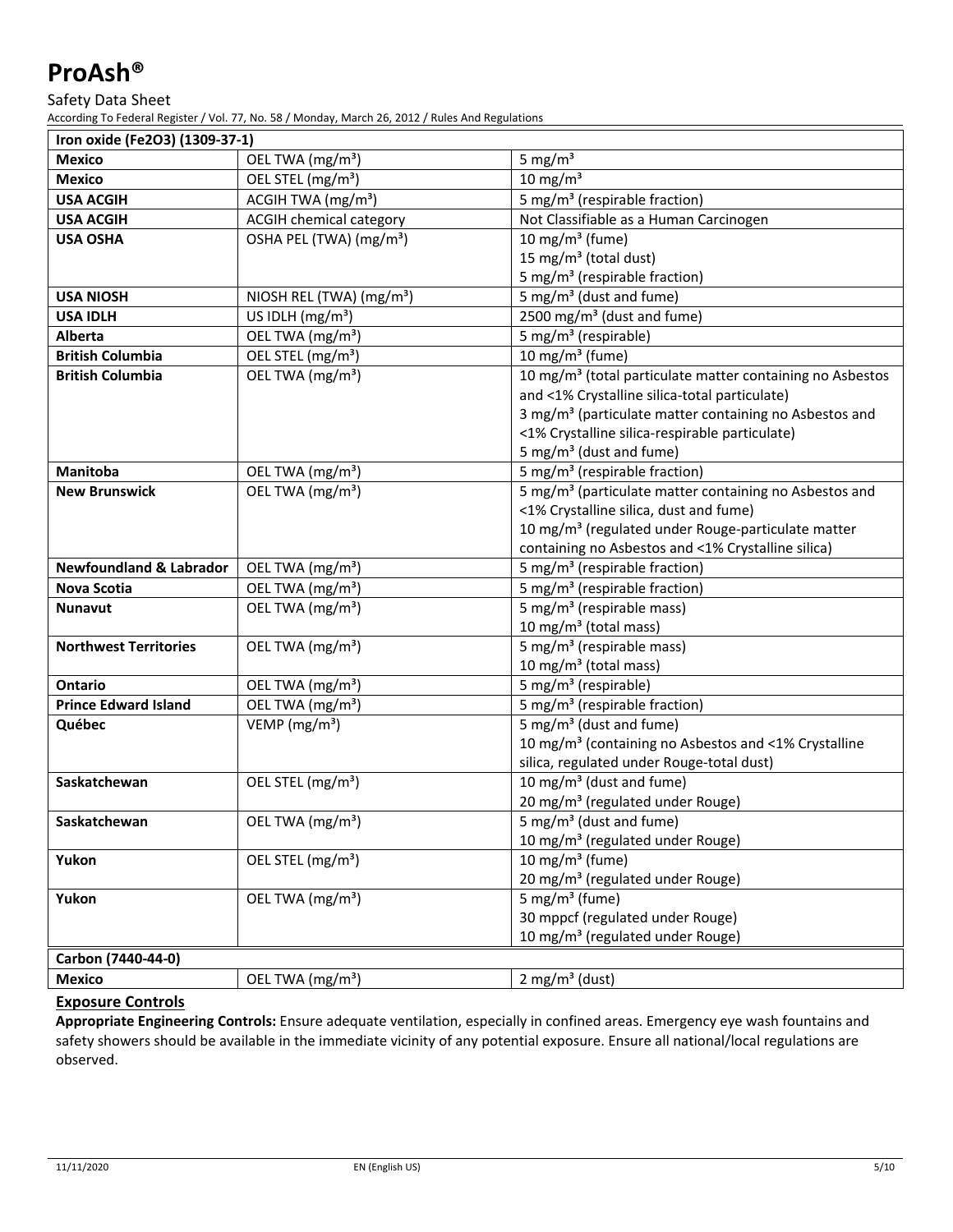Safety Data Sheet

According To Federal Register / Vol. 77, No. 58 / Monday, March 26, 2012 / Rules And Regulations

**Personal Protective Equipment:** Protective goggles or safety glasses with side shields. Gloves. Protective clothing. Dust formation: dust mask.



**Materials for Protective Clothing:** Wear suitable materials and fabrics.

**Hand Protection:** Wear protective gloves.

**Eye Protection:** Goggles or safety glasses with side shields.

**Skin and Body Protection:** Wear suitable protective clothing.

**Respiratory Protection:** Use NIOSH‐approved dust mask if dust has the potential to become airborne.

**Environmental Exposure Controls:** Do not allow the product to be released into the environment.

**SECTION 9: PHYSICAL AND CHEMICAL PROPERTIES Information on Basic Physical and Chemical Properties Physical State** : Solid **Appearance in the set of the grained, gray powder : Fine grained, gray powder Odor** : Odorless\* **Odor Threshold** : Not available **pH** : Not available **Evaporation Rate by a state of the Evaporation Rate Melting Point** : Not available **Freezing Point Contract Except :** Not available **Boiling Point** : Not available **Flash Point** : Not available **Auto‐ignition Temperature** : Not available **Decomposition Temperature** : Not available **Flammability (solid, gas)** : Not available **Lower Flammable Limit** : Not available **Upper Flammable Limit Constanting the Constanting Constanting Constanting Constanting Constanting Constanting Constanting Constanting Constanting Constanting Constanting Constanting Constanting Constanting Constanting C Vapor Pressure** : Not available **Relative Vapor Density at 20 °C** : Not available **Relative Density** : Not available **Specific Gravity** : 2.0 ‐ 3.0 **Solubility Solubility :** Insoluble in water **Partition Coefficient: N‐Octanol/Water** : Not available **Viscosity** : Not available **Explosion Data – Sensitivity to Mechanical Impact** : Not expected to present an explosion hazard due to mechanical impact. **Explosion Data – Sensitivity to Static Discharge** : Not expected to present an explosion hazard due to static discharge.

\* The use of urea or aqueous ammonia injected into the flue gas to reduce nitrogen oxides (NOx) emissions may result in the presence of ammonium sulfate or ammonium bisulfate in the ash at less than 0.1%. When ash containing these substances becomes wet under high pH (>9), free ammonia gas may be released resulting in objectionable/nuisance ammonia odor and

potential exposure to ammonia gas especially in confined spaces.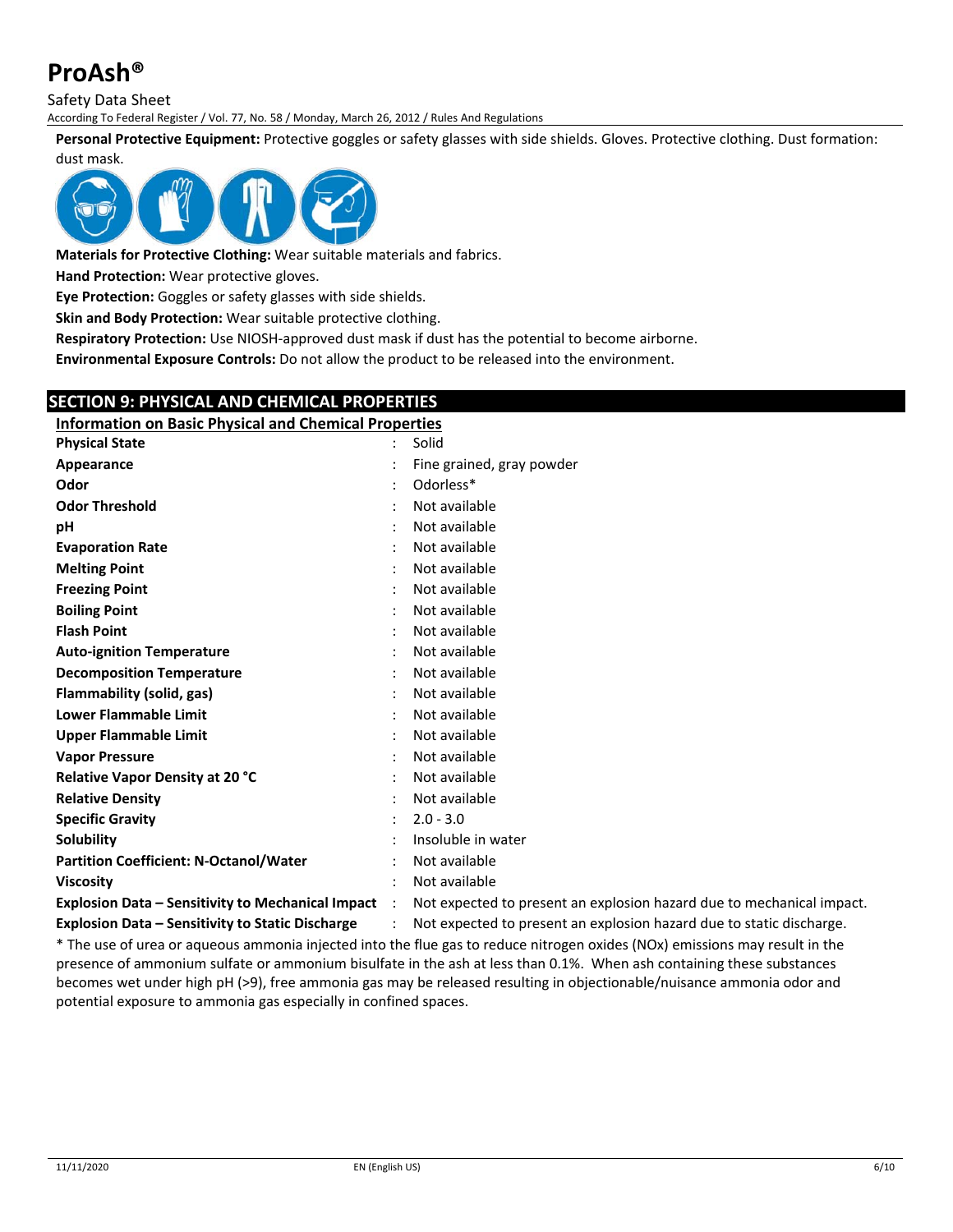Safety Data Sheet

According To Federal Register / Vol. 77, No. 58 / Monday, March 26, 2012 / Rules And Regulations

### **SECTION 10: STABILITY AND REACTIVITY**

**Reactivity:** Hazardous reactions will not occur under normal conditions.

**Chemical Stability:** Stable under recommended handling and storage conditions (see section 7).

**Possibility of Hazardous Reactions:** The material is a relatively stable, inert material; however, when ash containing ammonia becomes wet under high pH (>9), free ammonia gas may be released resulting in an objectionable/nuisance ammonia odor and potential exposure to ammonia gas especially in confined spaces. Polymerization will not occur.

**Conditions to Avoid:** Incompatible materials.

**Incompatible Materials:** None known.

**Hazardous Decomposition Products:** None known.

### **SECTION 11: TOXICOLOGICAL INFORMATION**

### **Information on Toxicological Effects ‐ Product**

**Acute Toxicity:** Not classified

**LD50 and LC50 Data:** Not available

**Skin Corrosion/Irritation:** Not classified

**Serious Eye Damage/Irritation:** Causes serious eye damage.

**Respiratory or Skin Sensitization:** Not classified

**Germ Cell Mutagenicity:** Not classified

**Teratogenicity:** Not classified

**Carcinogenicity:** Not available. Respirable crystalline silica has been identified as a carcinogen by NTP and IARC.

**Specific Target Organ Toxicity (Repeated Exposure):** Causes damage to organs through prolonged or repeated exposure.

**Reproductive Toxicity:** Not classified

**Specific Target Organ Toxicity (Single Exposure):** Not classified

**Aspiration Hazard:** Not classified

**Symptoms/Injuries After Inhalation:** Repeated exposure to respirable (airborne) crystalline silica dust will cause lung damage in the form of silicosis.

**Symptoms/Injuries After Skin Contact:** Repeated or prolonged skin contact may cause irritation.

**Symptoms/Injuries After Eye Contact:** Causes serious eye damage. Symptoms may include: Redness. Pain. Blurred vision. Severe burns.

**Symptoms/Injuries After Ingestion:** Ingestion is likely to be harmful or have adverse effects.

**Chronic Symptoms:** Causes damage to organs through prolonged or repeated exposure. Repeated or prolonged exposure to respirable (airborne) crystalline silica dust will cause lung damage in the form of silicosis. Symptoms will include progressively more difficult breathing, cough, fever, and weight loss.

#### **Information on Toxicological Effects ‐ Ingredient(s)**

**LD50 and LC50 Data:**

| Ashes, residues (68131-74-8)   |                                 |  |
|--------------------------------|---------------------------------|--|
| LD50 Oral Rat                  | > 2000 mg/kg                    |  |
| Silica, amorphous (7631-86-9)  |                                 |  |
| LD50 Oral Rat                  | > 5000 mg/kg                    |  |
| <b>LD50 Dermal Rabbit</b>      | $>$ 2000 mg/kg                  |  |
| <b>LC50 Inhalation Rat</b>     | > 2.2 mg/l (Exposure time: 1 h) |  |
| Quartz (14808-60-7)            |                                 |  |
| LD50 Oral Rat                  | > 5000 mg/kg                    |  |
| <b>LD50 Dermal Rat</b>         | > 5000 mg/kg                    |  |
| Calcium oxide (1305-78-8)      |                                 |  |
| LD50 Oral Rat                  | > 2000 mg/kg                    |  |
| <b>LD50 Dermal Rabbit</b>      | > 2500 mg/kg                    |  |
| Iron oxide (Fe2O3) (1309-37-1) |                                 |  |
| LD50 Oral Rat                  | $>10000$ mg/kg                  |  |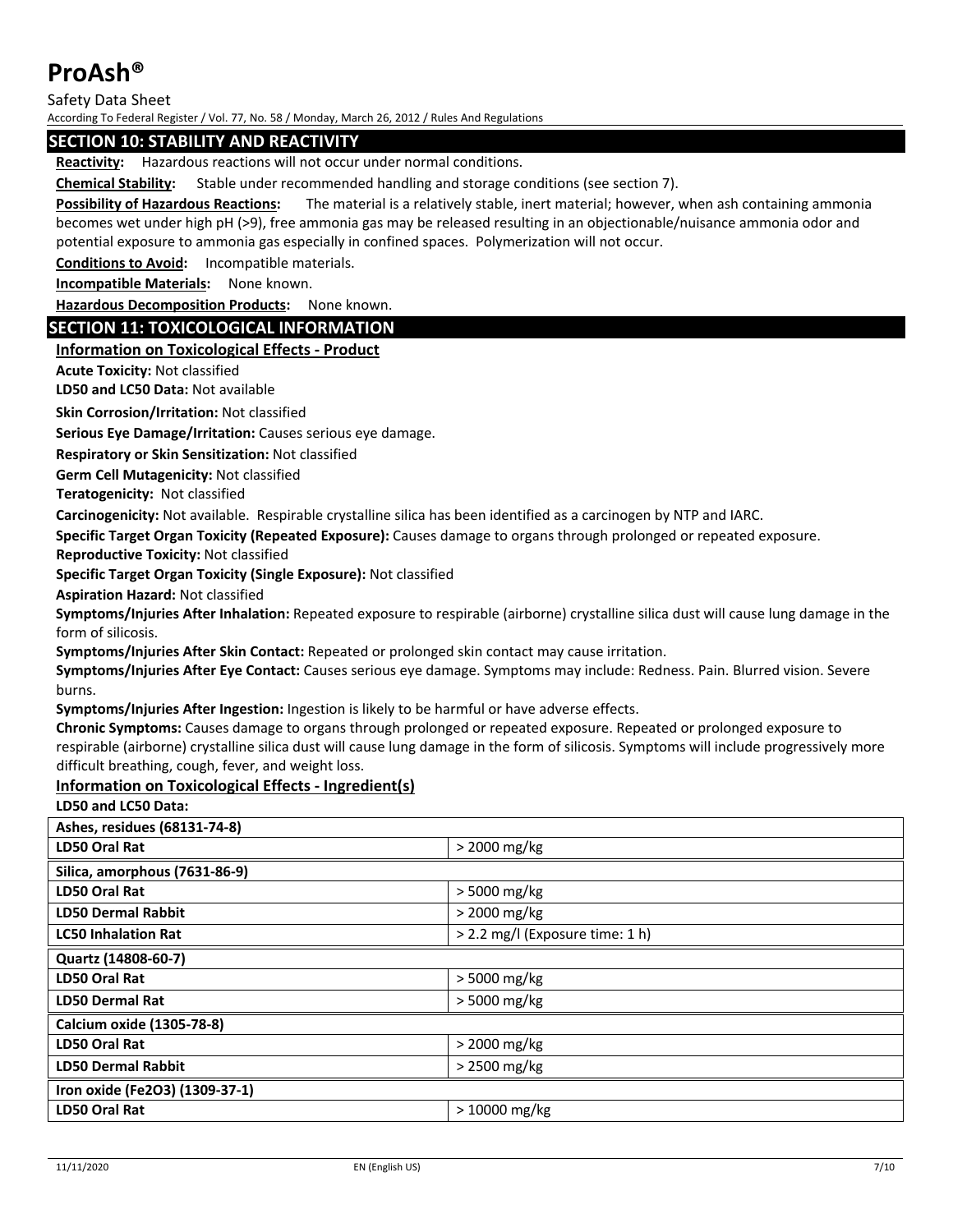Safety Data Sheet

According To Federal Register / Vol. 77, No. 58 / Monday, March 26, 2012 / Rules And Regulations

| Carbon (7440-44-0)                               |                                               |  |
|--------------------------------------------------|-----------------------------------------------|--|
| LD50 Oral Rat                                    | > 10000 mg/kg                                 |  |
| Silica, amorphous (7631-86-9)                    |                                               |  |
| <b>IARC Group</b>                                |                                               |  |
| Quartz (14808-60-7)                              |                                               |  |
| <b>IARC Group</b>                                |                                               |  |
| <b>National Toxicology Program (NTP) Status</b>  | Known Human Carcinogens.                      |  |
| <b>OSHA Hazard Communication Carcinogen List</b> | In OSHA Hazard Communication Carcinogen list. |  |
| Iron oxide (Fe2O3) (1309-37-1)                   |                                               |  |
| <b>IARC Group</b>                                | 3                                             |  |
|                                                  |                                               |  |

## **SECTION 12: ECOLOGICAL INFORMATION**

**Toxicity No additional information available**

| Silica, amorphous (7631-86-9)                  |                                                                       |
|------------------------------------------------|-----------------------------------------------------------------------|
| LC50 Fish 1                                    | 5000 mg/l (Exposure time: 96 h - Species: Brachydanio rerio [static]) |
| <b>EC50 Daphnia 1</b>                          | 7600 mg/l (Exposure time: 48 h - Species: Ceriodaphnia dubia)         |
| Calcium oxide (1305-78-8)                      |                                                                       |
| LC50 Fish 1                                    | 1070 mg/l (Exposure time: 96 h - Species: Cyprinus carpio [static])   |
| Development and Demondelphility Net control to |                                                                       |

**Persistence and Degradability** Not available

### **Bioaccumulative Potential**

| Silica, amorphous (7631-86-9)             |                               |  |
|-------------------------------------------|-------------------------------|--|
| <b>BCF Fish 1</b>                         | (no bioaccumulation expected) |  |
| Calcium oxide (1305-78-8)                 |                               |  |
| <b>BCF Fish 1</b><br>(no bioaccumulation) |                               |  |
|                                           |                               |  |

**Mobility in Soil** Not available

## **Other Adverse Effects**

**Other Information:** Avoid release to the environment.

#### **SECTION 13: DISPOSAL CONSIDERATIONS**

**Waste Disposal Recommendations:** Dispose of waste material in accordance with all local, regional, national, provincial, territorial and international regulations.

**Ecology – Waste Materials:** Avoid release to the environment.

#### **SECTION 14: TRANSPORT INFORMATION**

| In Accordance with DOT  | Not regulated for transport |
|-------------------------|-----------------------------|
| In Accordance with IMDG | Not regulated for transport |
| In Accordance with IATA | Not regulated for transport |
| In Accordance with TDG  | Not regulated for transport |

## **SECTION 15: REGULATORY INFORMATION**

**US Federal Regulations**

| ProAsh <sup>®</sup>                                                           |                                 |  |
|-------------------------------------------------------------------------------|---------------------------------|--|
| <b>SARA Section 311/312 Hazard Classes</b>                                    | Immediate (acute) health hazard |  |
|                                                                               | Delayed (chronic) health hazard |  |
| Ashes, residues (68131-74-8)                                                  |                                 |  |
| Listed on the United States TSCA (Toxic Substances Control Act) inventory     |                                 |  |
| <b>SARA Section 311/312 Hazard Classes</b><br>Immediate (acute) health hazard |                                 |  |
| Silica, amorphous (7631-86-9)                                                 |                                 |  |
| Listed on the United States TSCA (Toxic Substances Control Act) inventory     |                                 |  |
| Quartz (14808-60-7)                                                           |                                 |  |
| Listed on the United States TSCA (Toxic Substances Control Act) inventory     |                                 |  |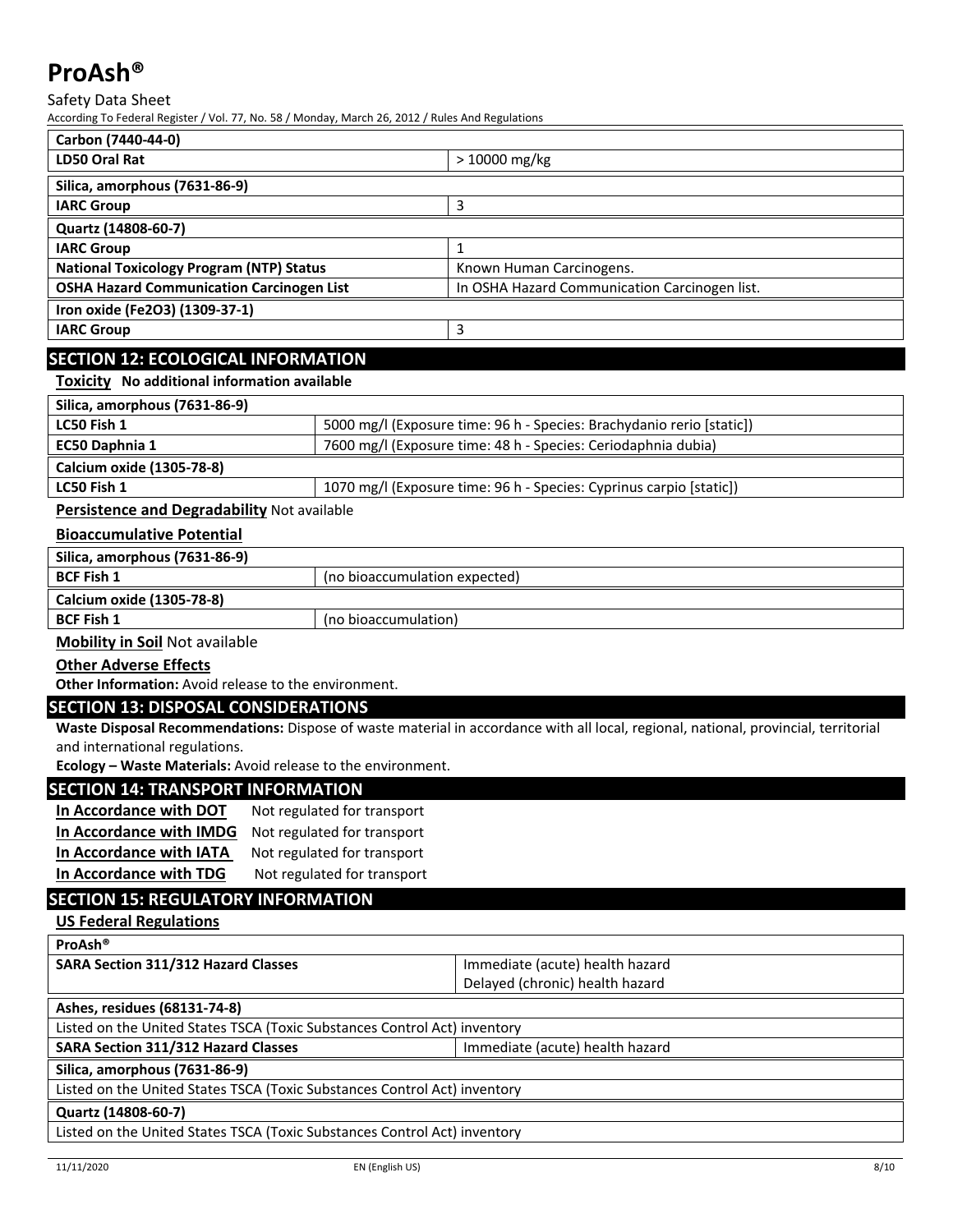Safety Data Sheet

| According To Federal Register / Vol. 77, No. 58 / Monday, March 26, 2012 / Rules And Regulations |                                                                |  |
|--------------------------------------------------------------------------------------------------|----------------------------------------------------------------|--|
| <b>SARA Section 311/312 Hazard Classes</b>                                                       | Immediate (acute) health hazard                                |  |
|                                                                                                  | Delayed (chronic) health hazard                                |  |
| Calcium oxide (1305-78-8)                                                                        |                                                                |  |
| Listed on the United States TSCA (Toxic Substances Control Act) inventory                        |                                                                |  |
| <b>SARA Section 311/312 Hazard Classes</b>                                                       | Immediate (acute) health hazard                                |  |
| Iron oxide (Fe2O3) (1309-37-1)                                                                   |                                                                |  |
| Listed on the United States TSCA (Toxic Substances Control Act) inventory                        |                                                                |  |
| Carbon (7440-44-0)                                                                               |                                                                |  |
| Listed on the United States TSCA (Toxic Substances Control Act) inventory                        |                                                                |  |
| <b>US State Regulations</b>                                                                      |                                                                |  |
| Quartz (14808-60-7)                                                                              |                                                                |  |
| U.S. - California - Proposition 65 - Carcinogens List                                            | WARNING: This product contains chemicals known to the State of |  |
|                                                                                                  | California to cause cancer.                                    |  |
| Silica, amorphous (7631-86-9)                                                                    |                                                                |  |
| U.S. - Massachusetts - Right To Know List                                                        |                                                                |  |
| U.S. - New Jersey - Right to Know Hazardous Substance List                                       |                                                                |  |
| U.S. - Pennsylvania - RTK (Right to Know) List                                                   |                                                                |  |
| Quartz (14808-60-7)                                                                              |                                                                |  |
| U.S. - Massachusetts - Right To Know List                                                        |                                                                |  |
| U.S. - New Jersey - Right to Know Hazardous Substance List                                       |                                                                |  |
| U.S. - Pennsylvania - RTK (Right to Know) List                                                   |                                                                |  |
| <b>Calcium oxide (1305-78-8)</b>                                                                 |                                                                |  |
| U.S. - Massachusetts - Right To Know List                                                        |                                                                |  |
| U.S. - New Jersey - Right to Know Hazardous Substance List                                       |                                                                |  |
| U.S. - Pennsylvania - RTK (Right to Know) List                                                   |                                                                |  |
| Iron oxide (Fe2O3) (1309-37-1)                                                                   |                                                                |  |
| U.S. - Massachusetts - Right To Know List                                                        |                                                                |  |
| U.S. - New Jersey - Right to Know Hazardous Substance List                                       |                                                                |  |
| U.S. - Pennsylvania - RTK (Right to Know) List                                                   |                                                                |  |
| <b>Canadian Regulations</b>                                                                      |                                                                |  |

| ProAsh <sup>®</sup>                                     |                                                                                    |  |  |
|---------------------------------------------------------|------------------------------------------------------------------------------------|--|--|
| <b>WHMIS Classification</b>                             | Class D Division 2 Subdivision A - Very toxic material causing other toxic effects |  |  |
|                                                         | Class D Division 2 Subdivision B - Toxic material causing other toxic effects      |  |  |
|                                                         |                                                                                    |  |  |
| Ashes, residues (68131-74-8)                            |                                                                                    |  |  |
| Listed on the Canadian DSL (Domestic Substances List)   |                                                                                    |  |  |
| <b>WHMIS Classification</b>                             | Class D Division 2 Subdivision B - Toxic material causing other toxic effects      |  |  |
| Silica, amorphous (7631-86-9)                           |                                                                                    |  |  |
| Listed on the Canadian DSL (Domestic Substances List)   |                                                                                    |  |  |
| Listed on the Canadian IDL (Ingredient Disclosure List) |                                                                                    |  |  |
| <b>IDL Concentration 1%</b>                             |                                                                                    |  |  |
| <b>WHMIS Classification</b>                             | Uncontrolled product according to WHMIS classification criteria                    |  |  |
| Quartz (14808-60-7)                                     |                                                                                    |  |  |
| Listed on the Canadian DSL (Domestic Substances List)   |                                                                                    |  |  |
| Listed on the Canadian IDL (Ingredient Disclosure List) |                                                                                    |  |  |